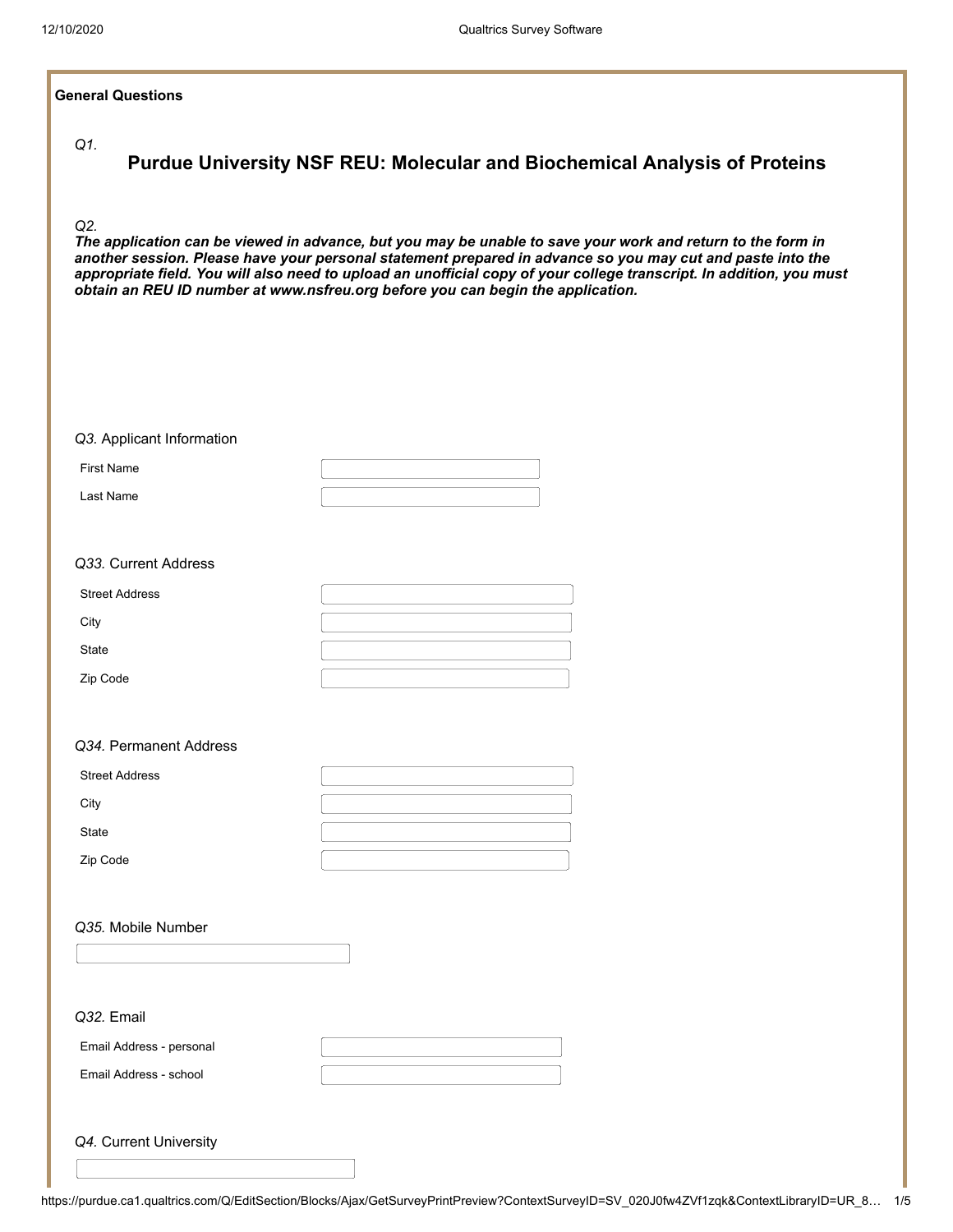I

| Q5. Major                                                   |                                                                                                                    |
|-------------------------------------------------------------|--------------------------------------------------------------------------------------------------------------------|
| Q6. Other universities attended                             |                                                                                                                    |
| Q7. Expected graduation date (mm/dd/yyyy)                   |                                                                                                                    |
| Q8. What advanced degree will you seek?                     |                                                                                                                    |
| $\bigcirc$ MS                                               |                                                                                                                    |
| $\bigcirc$ PhD                                              |                                                                                                                    |
| $\bigcirc$ MD                                               |                                                                                                                    |
| $\bigcirc$ MD/PhD                                           |                                                                                                                    |
| ◯ Other                                                     |                                                                                                                    |
| none<br>()                                                  |                                                                                                                    |
| $\bigcirc$ Yes<br>$\bigcirc$ No                             |                                                                                                                    |
| <b>GPA</b>                                                  |                                                                                                                    |
| Q10. Is your GPA 3.0 or higher on a 4.0 scale?              |                                                                                                                    |
| $\bigcirc$ Yes                                              |                                                                                                                    |
| $\bigcirc$ No                                               |                                                                                                                    |
| Q11. What is your current, cumulative GPA (on a 4.0 scale)? |                                                                                                                    |
|                                                             |                                                                                                                    |
| <b>Denial Block</b>                                         |                                                                                                                    |
| opportunities.                                              | Q12. Sorry, it appears you do not qualify for this NSF-REU summer research program. We encourage you to seek other |
| <b>Graduation</b>                                           |                                                                                                                    |
| Q13. Are you a senior graduating before July 1, 2021?       |                                                                                                                    |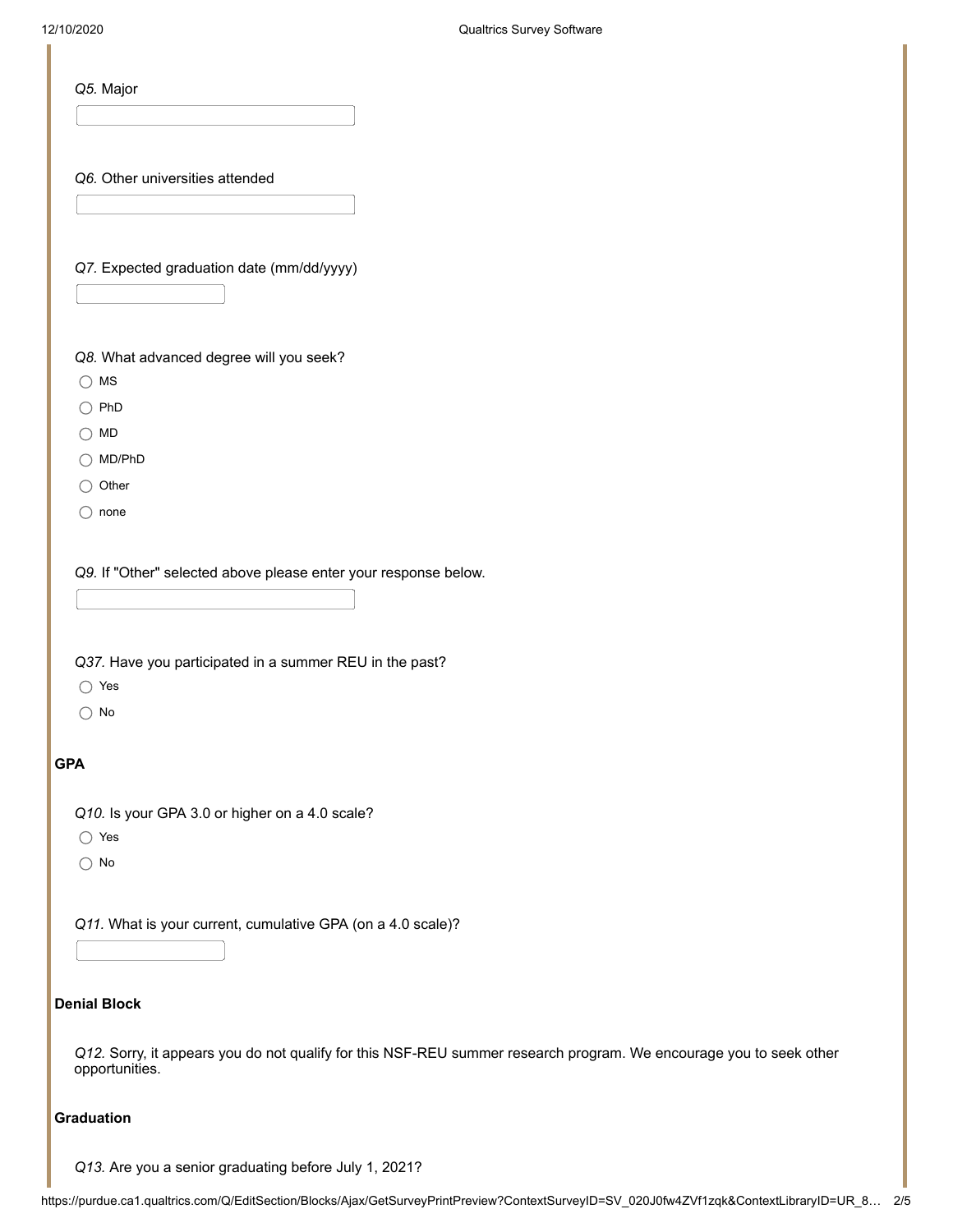- Yes
- No

## **Classification**

*Q14.* Number of semesters of college completed by June 2021

- ◯ 3 or fewer
- $\bigcirc$  4
- $\bigcirc$  6
- $\bigcirc$  8
- $\bigcirc$  More than 8

## **Availability**

*Q15.* Are you available for the entire duration of the summer program: May 24- July 30, 2021?

- Yes
- $\bigcirc$  No

# **Citizenship**

- *Q16.* What is your citizenship status?
- A United States citizen, U.S. national or permanent resident
- ◯ Not a United States citizen, U.S. national or permanent resident

## **Additional Information**

## *Q17.*

- Ethnicity (optional)
- ◯ White/Caucasian
- African American
- $\bigcirc$  Hispanic
- ◯ Asian
- $\bigcirc$  Native American
- Pacific Islander
- $\bigcirc$  Other

*Q18.* If "Other" selected above please enter your response below.

## *Q19.* Date of birth (mm/dd/yyyy)

# *Q20.* Gender

 $\bigcirc$  Male